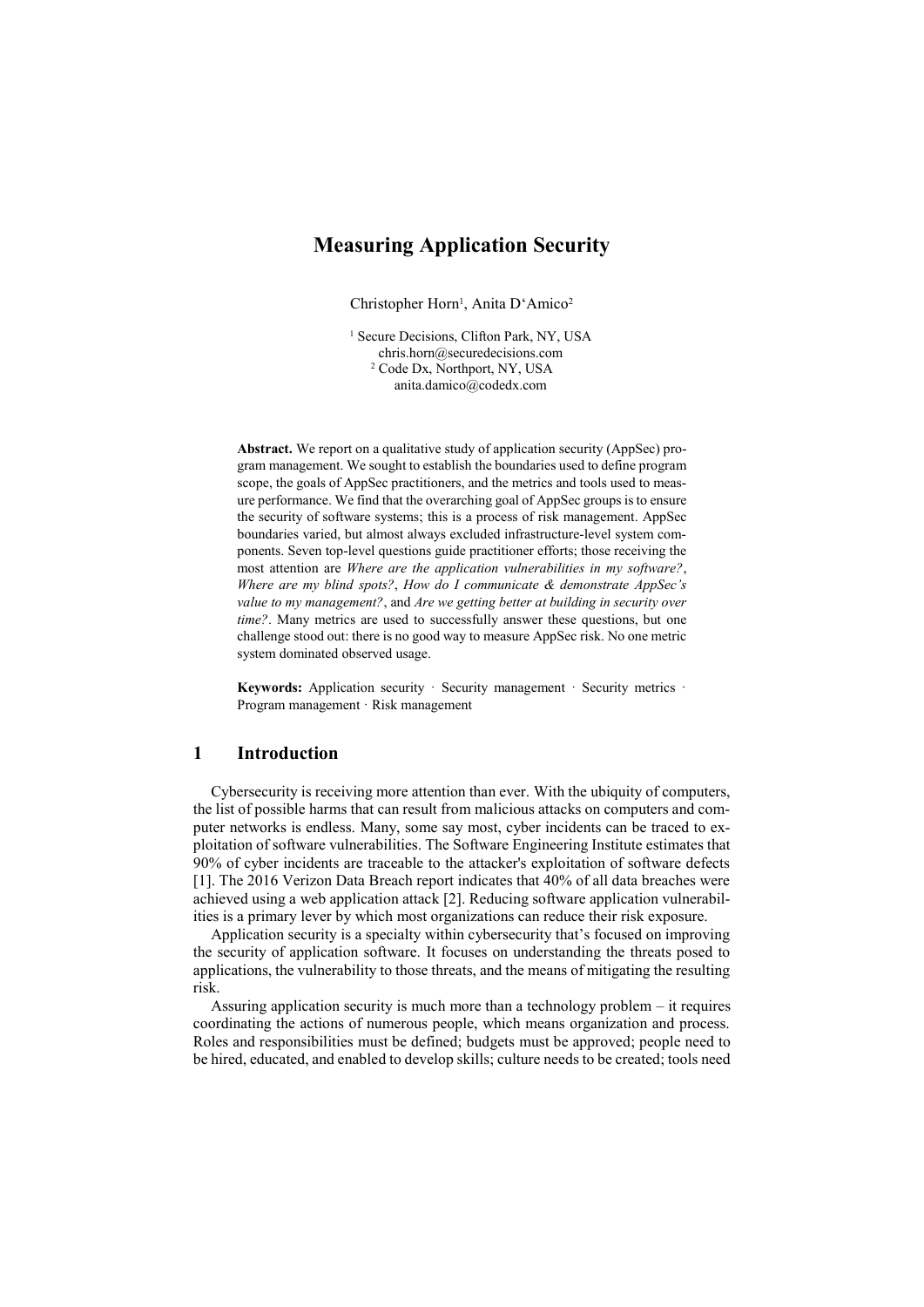to be selected and acquired; and policies and processes must be defined [3–6]. Organizations orchestrate these activities under application security programs. Typically formed under a Chief Information Security Officer (CISO), these programs are directly staffed with a relatively small number of people (median of 4.3 per 1,000 developers [7]) who are charged with meeting the goals of the program.

Understanding the problem space that application security (AppSec) practitioners face and documenting and disseminating the methods that they have developed for measuring and tracking the effectiveness of their programs is a key part of maturing and refining AppSec practices. There is a significant amount of thought-intensive work required to discover effective metrics for assessing the performance of an AppSec program [8, 9].

To better understand how AppSec programs are managed, we set out to explore:

- The boundaries used to define the scope of an application security program
- The goals of the people responsible for assuring application security
- What information and metrics are being used to guide decision-making
- The tools being used to measure and track AppSec metrics

# **2 Methodology**

In 2017, Secure Decisions investigated how people measure the progress and success of their application security tools and programs. We employed a two-pronged approach, combining a literature review with interviews of application security practitioners. This approach allowed us to sample multiple perspectives on security and management.

#### **2.1 Literature Review**

We identified and read over 75 research papers, technical reports, books, magazine articles, blog posts, and presentations during our investigation. Our primary line of inquiry was into metrics related to security and risk, including technical debt, vulnerability, security requirements and controls, threat probability, and process compliance. We also sought out information on security investment decision-making, including return on security investment and risk quantification.

#### **2.2 Interviews**

We interviewed 13 people who work in application security roles at both commercial and government organizations. The commercial organizations included healthcare insurers, software producers, and military/defense contractors. The government organizations were mostly federal-level independent verification & validation groups, but also included an IT group in a state agency with responsibility for the security verification of custom-developed application software.

Interviews were conducted over a voice & screen share Web conference using a semi-structured format. Interviews typically lasted for one hour.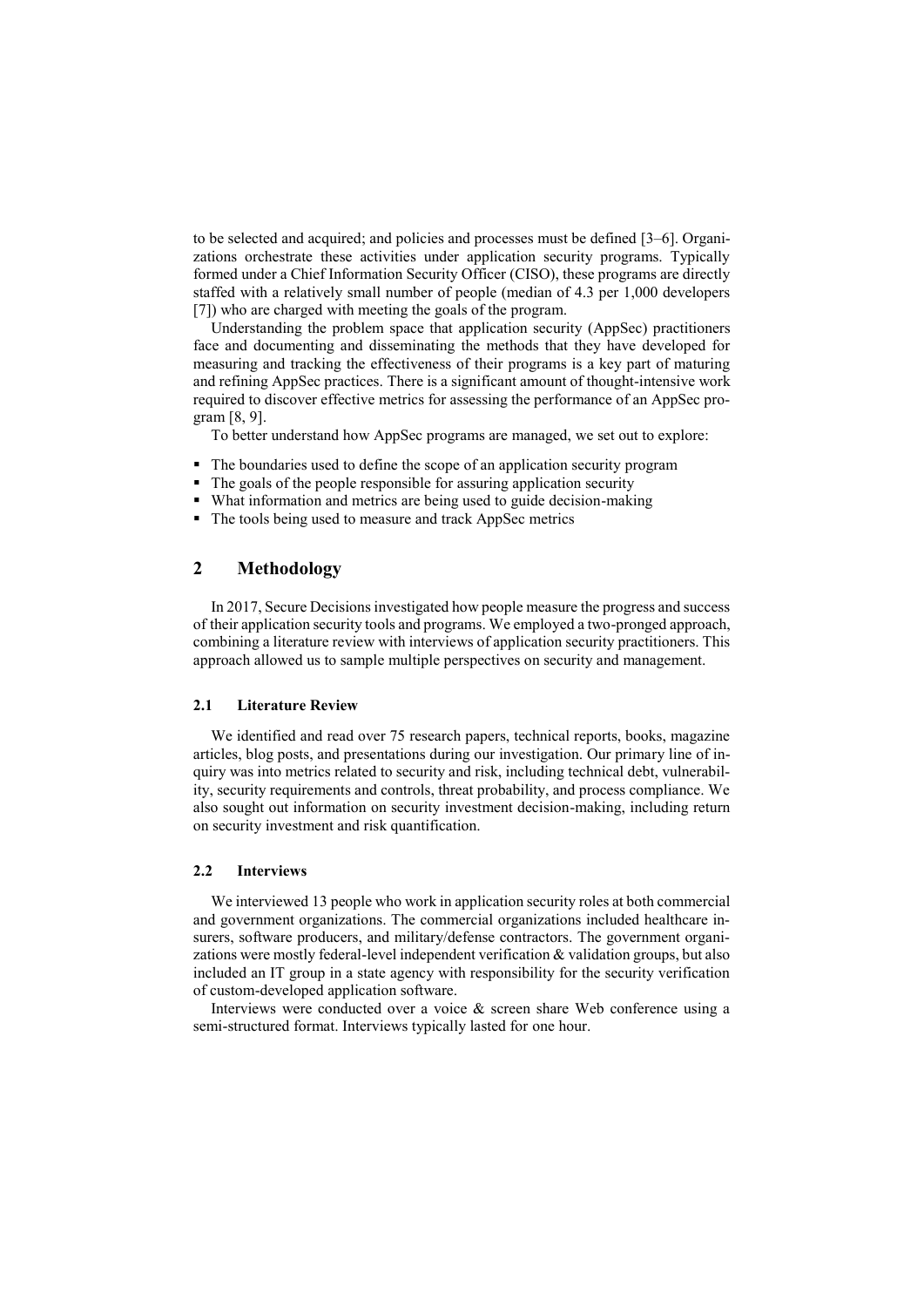Each interview was comprised of four major sections. First, we began with a standard introduction in which we introduced ourselves and our research objectives, and collected some basic, demographic-type information. Second, we presented several PowerPoint slides and asked for the level of agreement with each; the slides covered a description of a "metric", the root goal of application security, and the technical scope of application security. By this point, interviewees were fully engaged as we began the third section – the bulk of the interview. We asked about their management goals and any metrics that they use to measure performance against these goals. For each metric, we probed about the audience, the frequency with which information is tabulated/reported, and the technical means by which the data are collected. Finally, in the fourth section, we reviewed a pre-formulated list of "management purposes" to prompt for forgotten metrics and affirm that we accurately captured management priorities. During this final section, we also gave interviewees an open-ended prompt to talk about anything on their mind and ask us questions.

We selected the semi-structured interview format because it is an effective means of exploring complicated research questions [10], enabling researchers to uncover new and unexpected findings that would not be possible using a structured survey instrument. The format allowed us to obtain detailed contextual information about each interviewee's role and their organization's mission and structure, to better understand their priorities and behaviors.

## **3 Observations**

### **3.1 Types of Organizations**

During the interviews, we noticed that practitioners' focus varied based on the type of organization in which they worked. We saw two broad types of AppSec organization:

- 1. External reviewer
- An independent verification group, most commonly a legally separate third-party. 2. Internal department
- 

An application security group operating as a peer group in its parent organization.

While we observed that the primary goal of both types of organization is to ensure the security of software systems, we noted a subtle difference in the approach to that goal. External reviewers were more verification driven (that is, measuring compliance with formally-defined requirements) whereas internal departments considered a broader range of means to achieving security. As most of the external reviewer organizations were governmental, we believe that this reality is driven by the bureaucratic structures that drive U.S. federal procurement and mandate an external reviewer role.

A related distinction between these two types of organization was the different level of influence that each has on the product development process. External reviewers have less influence on things like developer training, architecture, and requirements that were often cited as levers of control by practitioners in internal departments.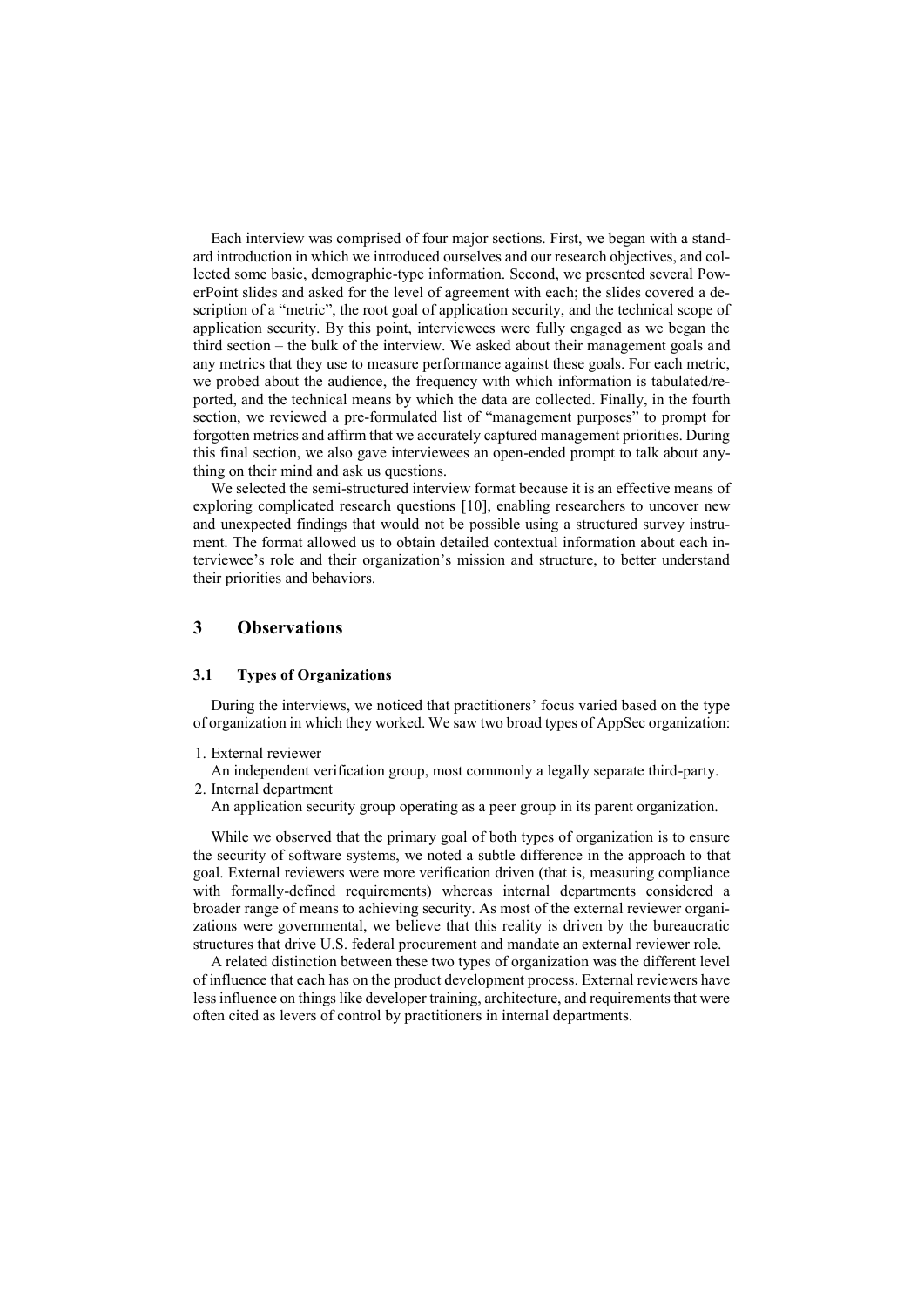#### **3.2 Personnel Roles**

While there were almost as many job titles as people in our interviews, practitioners in our sample generally fell into one of two broad roles: director and analyst.

In an internal department, the director role is broadly responsible for the application security program. This person champions secure development practices with the software development organization, establishes the structure, roles, and responsibilities of their team, defines testing policies and processes, selects testing tools, hires analysts, and manages the departmental budget.

In an external review organization, the director role has similar management responsibilities, but typically does not have a software development organization with which to champion secure development practices.

At the lower level, analysts are people who work directly with application security testing tools, screen findings for review with development teams, and serve as security subject matter experts who answer questions that arise during design and development.

Within the internal departments that we spoke with, AppSec analysts were almost exclusively centrally deployed to review applications in a "service bureau" model. By the same token, almost every organization was working to increase the security literacy of developers and develop at least one strong security champion who is embedded in each development team. Providing security input during the early, architecture-design phases of a project was another area of growth that internal departments were pursuing.

### **3.3 Application Security Boundaries**

One of the first questions that we asked interviewees was, *Where is the boundary on what is an "application"?.* The definition of an application is somewhat vague, and can refer to both an individual software executable and a system of interdependent and networked executables running across multiple hosts [11]. Through this question we wanted to elicit the scope of responsibility that organizations have assigned to application security groups.

The practitioners in our sample work with high-complexity software systems. Due to their scale, the work to build and maintain these systems is often organizationally managed along functional lines of different specialties. For example, product regression testing is often the responsibility of a quality assurance (QA) group that is managed independently from the software development group that writes the source code of a product. Similarly, the group responsible for application security, a relatively new specialty, is charged with ensuring the security of software systems.

By asking practitioners about the boundary of "applications", we could learn about what types of security concerns they manage. For example, if practitioners focus more on application source code, they will necessarily pay more attention to flaws like SQL injection as opposed to the patch version of third-party applications and firmware. When asking this question, we presented four levels of system components: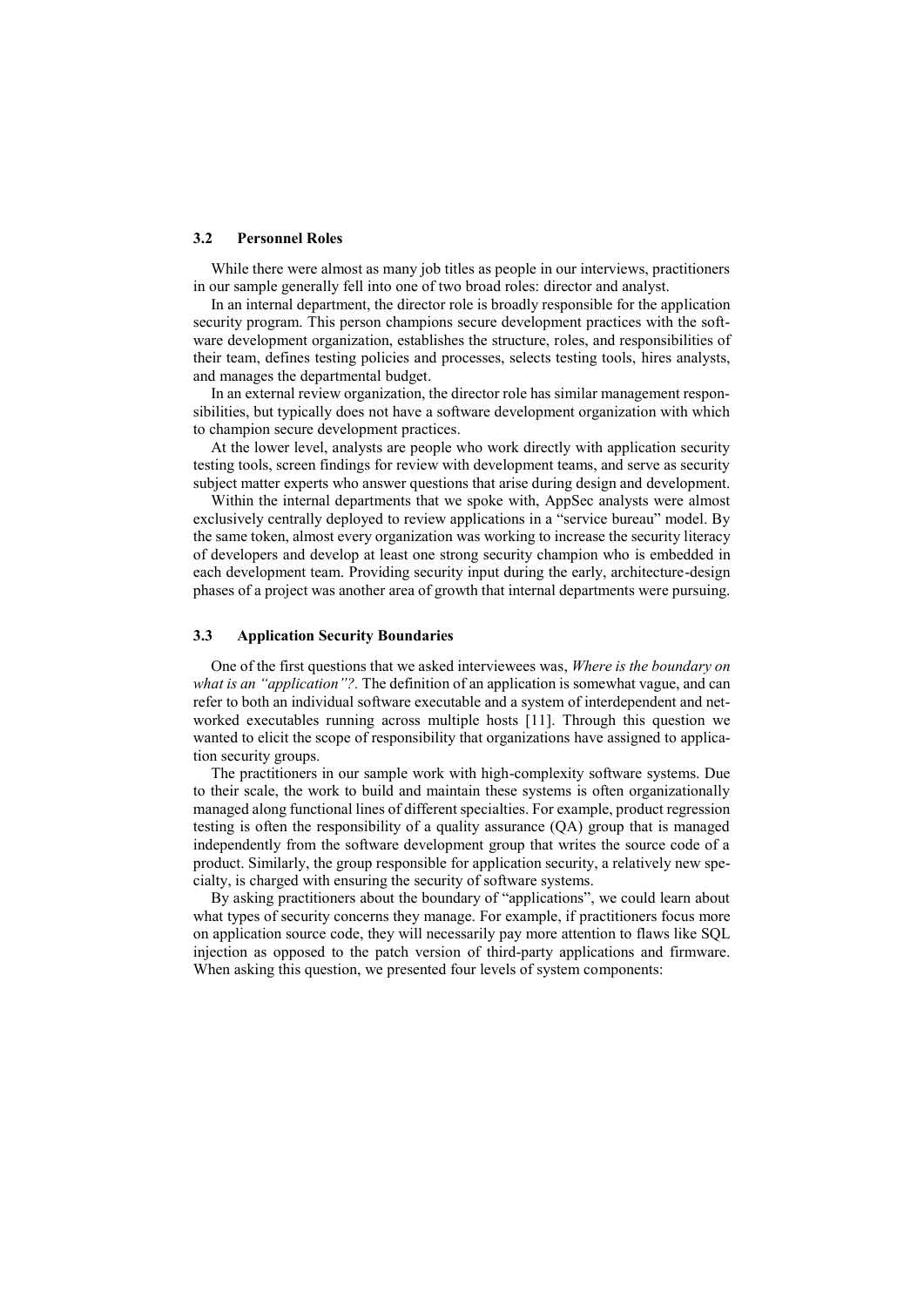- First-party source code
- Third-party library
- Third-party application (database, application server, operating system)
- **•** Infrastructure (hypervisor, load balancer, router, SAN)

Responses for 11 of the 13 interviewees were split evenly between organizations that are responsible for only the top two levels (first-party source code and third-party libraries), and those responsible for the top three levels. There remaining two practitioners, working in external review organizations, noted that safety-critical systems, such as those found in naval and aviation contexts, are granted certifications at a wholesystem level. In these cases, all levels of a system's software are considered during evaluation (hardware is reviewed separately).

It is well known that any component of a system (regardless of its level) can expose security vulnerabilities. The practitioners working in an internal capacity generally revealed that their motivation is to ensure the security of internally-deployed *systems*, thereby requiring attention to all levels of system components. Per their answers to the boundary question, however, most indicated that they focused on ensuring the security of higher-level components (source code & libraries), while others (e.g., an IT group) bore responsibility for lower-level infrastructural components.

We also asked if the boundary is shifting over time. Most practitioners saw a trend toward being responsible for ensuring the security of whole systems (i.e. all levels of system components).

### **3.4 Goals, Questions, Metrics, and Tools**

Understanding, documenting, and disseminating the goals, questions, and metrics that AppSec practitioners use to define and measure their work is a key part of maturing and refining AppSec practices and designing tools that better support their needs.

Modern planning and management practices commonly define four levels of detail about how goals will be achieved. These levels of detail are important for building a shared understanding and encouraging accountability, but are not necessary to understand what practitioners believe to be important [12–15]. For this, we turn to a software engineering method called Goal Question Metric (GQM) approach. This approach was originally defined at the NASA Goddard Space Flight Center and has since been adopted more widely [16].

In the top-down GQM approach, a conceptual-level goal for a product, process, or resource is identified. Then, a set of questions are created to break down the goal into its constituent parts. Finally, metrics are created to define a means of reliably assessing or characterizing an answer to each question [16]. Technically, measures and metrics are separate concepts; from the ISO/IEC/IEE standard on systems and software engineering vocabulary, measures are a systematic way "of assigning a number or category to an entity to describe an attribute of that entity" and metrics are a "combination of two or more measures or attributes" [17]. However, both concepts can serve as metrics in the GQM approach, so we do not distinguish between them in this paper.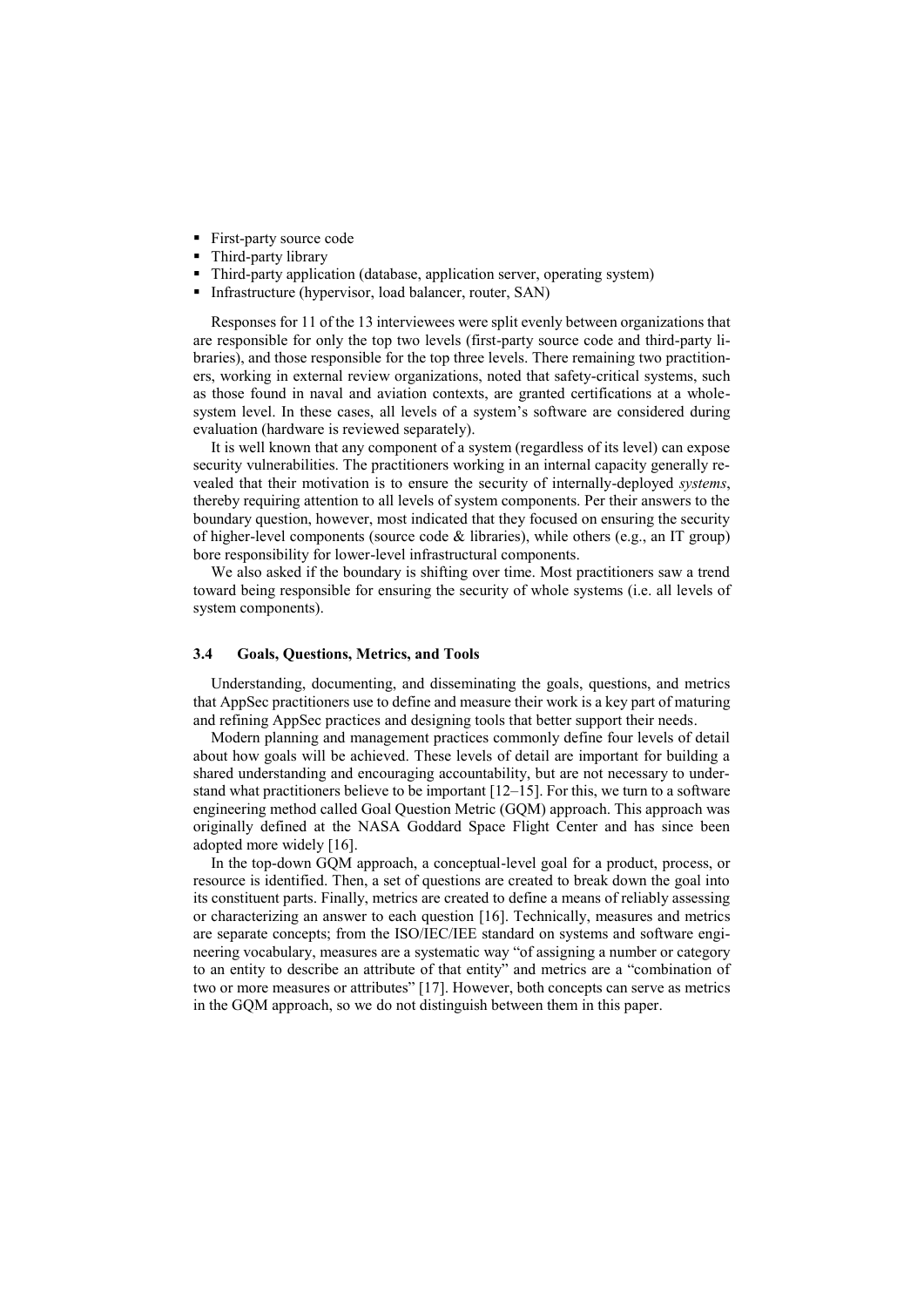**Goals.** We observed that the overarching goal of application security organizations is to ensure the security of software systems. Security is defined as the state of being confident that "bad things" (i.e., adverse consequences, or losses) cannot happen.

More specifically, every practitioner agreed that the root goal of application security is to achieve the correct risk–cost balance. That is, to reduce expected losses attributable to undesirable behaviors of software applications to an acceptable level, given available risk mitigation and remediation resources.

In other words, application security is a form of risk management. The idea that software security is risk management is echoed in both a guide on software security from the Carnegie Mellon University Software Engineering Institute as well as Dr. Bill Young, a Senior Lecturer and Research Scientist in the Department of Computer Science at the University of Texas at Austin [18, 19].

**Questions.** Through our interviews, we heard approximately 30 distinct questions that practitioners asked while ensuring the security of software systems. For example, *Where are the defects in my software?*, *What does good performance look like?*, and *Where are my blind spots?*. Many times, the questions that we heard from different participants were variations on a theme; this section synthesizes those raw inputs.

While considering presentation strategies, we identified several possible groupings of questions; for example:

- Using the risk management process, which consists of seven steps: identify risk exposure, measure and estimate risk exposures, assess effects of exposures, find instruments to shift/trade risks, assess costs and benefits of instruments, form a risk mitigation strategy (avoid, transfer, mitigate, keep), evaluate performance [20].
- A list of "management purposes" that we formulated in preparation for the interviews to prompt discussion. This list included eight management categories: security (risk reduction), security control effectiveness, process compliance, engagement & adoption, cost, throughput capacity, staffing, and effect of an intervention.
- Another list that we developed, based on the object of measurement/consideration: an application (or a portfolio of applications), the things that create applications (e.g., people, processes, tools, and interim products), and organizations and policy-level constructs (e.g., roles, policies, and process definitions).
- The NIST Cybersecurity Framework [6] that several respondents volunteered had helped inform their AppSec programs. This framework identifies five areas of management of cybersecurity risk: identify, protect, detect, respond, and recover.
- Various forms of maturity model  $[4, 5, 21-23]$ .

Each of these groupings has merits, but fails to provide a clear picture of the needs that we observed. The clearest way to convey this picture is a simple, hierarchical list. Ordered roughly in descending frequency of report, this list mirrors what practitioners believe to be important.

The hierarchy also partially conveys the relative sequence of need, which can correlate with maturity – less mature organizations typically develop coarser answers to higher-level questions while more mature organizations have refined their practices to the point where finer-grained answers of sub-questions are relevant. For example, we heard from several people that organizations first focus on onboarding all teams to the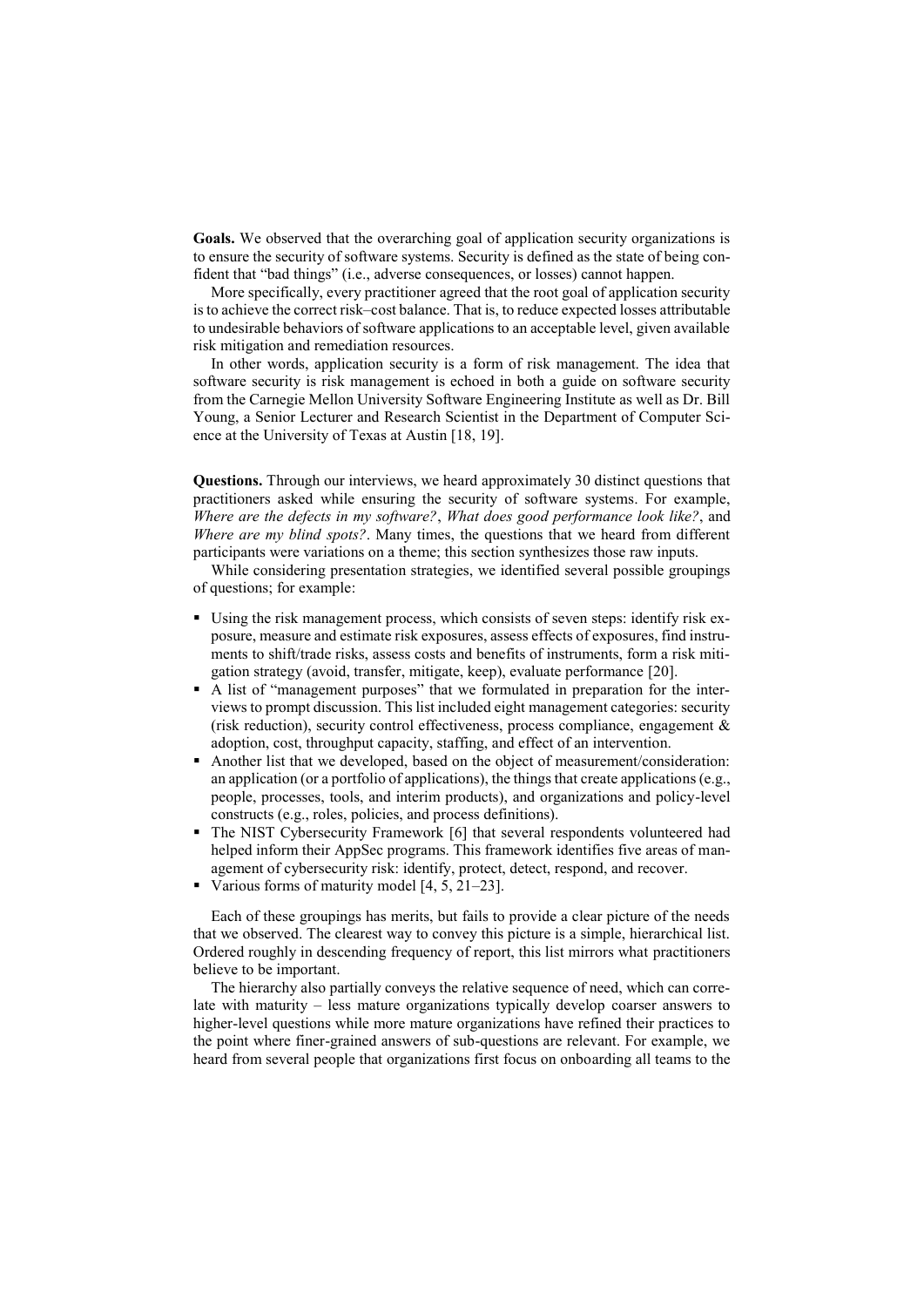secure development lifecycle (SDL) [24]. Similarly, monitoring the frequency or type of defects being introduced by certain teams, or developers, is a later-stage concern.

- 1. Where are the application vulnerabilities in my software?
	- (a) What should I fix first?
		- (i) What are the highest risk vulnerabilities?
			- (1) What adverse consequences do I face?
- 2. Where are my blind spots?
	- (a) Is the AppSec program complete and meeting needs?
		- (i) Are policies and procedures documented?
		- (ii) Are roles and responsibilities defined?
		- (iii) Is AppSec group providing all relevant services and meeting needs (e.g., static analysis security testing (SAST) tools, dynamic analysis security testing (DAST) tools, manual code review, penetration testing, architectural analysis, software composition analysis, security guidelines/requirements)
			- (1) Does program need more/different staff/tools/procedures?
		- (2) Does testing cover all relevant types of weakness/vulnerability?
	- (b) Have all teams/projects been onboarded to the SDL?
		- (i) Have all staff had required training?
	- (ii) How do we persuade developers to adopt secure development practices?
	- (c) Are all teams adopting/practicing the SDL?
		- (i) Are teams using the security resources provided by the AppSec group?
			- (1) Are teams following security control requirements and guidelines?
			- (2) Are teams consulting with AppSec analysts?
			- (3) Are teams using the scanner tools that are provided?
	- (d) How much of a system is covered by testing?
	- (e) Have as-built systems drifted from modeled designs (e.g., threat models)?
	- (f) How is the attack surface changing?
	- (g) How do I make attacks/breaches more visible (i.e. increase the probability of detection)?
	- (h) Are the security controls being implemented effective?
- 3. How do I communicate & demonstrate AppSec's value to my management?
	- (a) What does good performance look like (i.e. benchmark)?
		- (i) Are we meeting the industry standard of care [25]?
	- (b) Is risk decreasing?
	- (c) How do we show that we react quickly to rapidly evolving needs?
	- (d) Are we slowing down "the business" (i.e. what is AppSec's effect on release cadence, or time to market)?
	- (e) What are the financial costs of AppSec?
		- (i) What is the cost of remediation?
		- (ii) How many AppSec employees are employed?
		- (iii) How much do AppSec testing tools cost?
- 4. Are we getting better at building in security over time?
	- (a) What percent of security requirements/controls are satisfied/implemented?
	- (b) How long do findings/vulnerabilities take to resolve?
	- (c) How long does it take to discover a vulnerability from its introduction?
	- (d) What mistakes are developers making?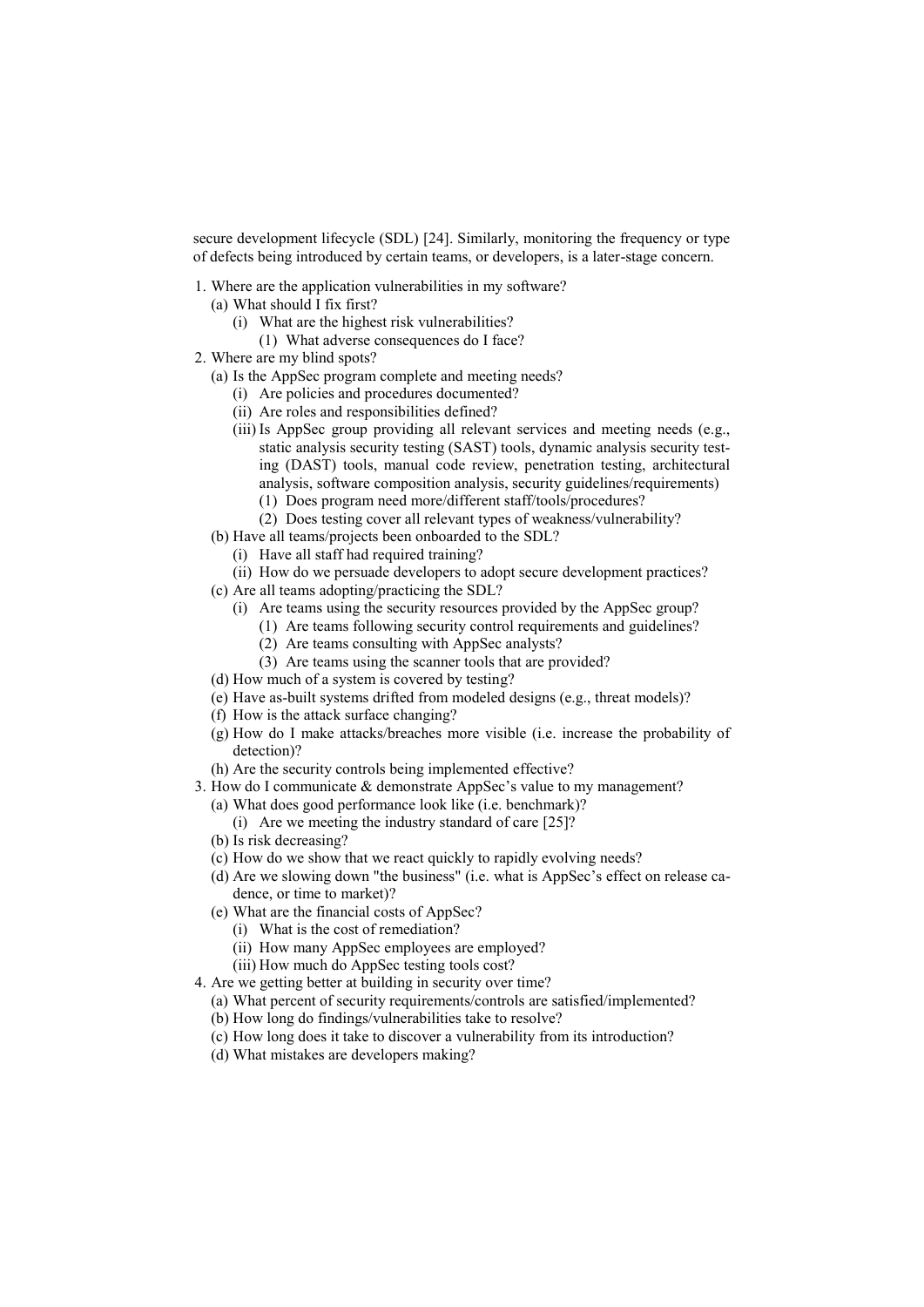- (i) Where is improvement needed?
	- (1) On specific projects?
	- (2) With certain teams/developers?
		- (a) Which teams/developers are introducing defects?
		- (b) Is each team/developer introducing fewer defects over time?
	- (3) During specific phases of development?
	- (4) With specific languages or technologies?
- (e) How much time is spent on security remediation?
- (f) How can software maintenance costs be reduced?
- 5. Demonstrate compliance with requirements (e.g., internal commitments, external standards such as NIST 800-53, OWASP Top 10 or Application Security Verification Standard (ASVS), and DISA STIGs [26–28])
	- (a) Are all teams practicing the SDL?
	- (b) What is the severity of the vulnerabilities in my software products?
- (c) Are vulnerabilities being resolved within required time periods?
- 6. How do I make attacks/breaches more difficult for adversary?
- 7. What is the AppSec team's input to the broader organization's acquisition decisions of systems/capabilities?
	- (a) Is it less expensive to assure the security of software that is built in-house versus acquired from a third party?
	- (b) What are the expected ongoing costs of security remediation for a system?
		- (i) What system properties contribute most to the cost of maintaining the security of a system?

**Metrics.** Like with the questions that practitioners ask, there are many ways to group or characterize metrics. For example, we can differentiate between technical versus operational [9], leading versus coincident versus lagging, and qualitative versus quantitative [29] metrics. We can differentiate between metrics that measure processes believed to contribute to the security of a system and those that denote the extent to which some security characteristic is present in a system. We can also evaluate metrics according to how well they satisfy many goodness criteria [30]. As with the questions, though, presenting metrics using these characteristics does not clarify what practitioners measure.

These characteristics *can be* useful as cues on how to interpret metric data. For example, if a code quality metric is assessed qualitatively (i.e., judged by a human reviewer), there is likely variation between assessments of different reviewers. In this case, care should be taken when interpreting scores and one should consider statistical methods to assess inter-rater reliability [31].

Metrics must really be considered in the context of a question that is being asked. Due to space limitations, we cannot discuss each question individually. Instead, we will discuss specific questions that stood out across multiple interviews.

Every practitioner asks question 2.b, *Have all teams/projects been onboarded to the SDL?*. Their objective, often achieved, is to have 100% of development teams and projects in basic compliance with secure development processes. The metrics used to track this are the number and percent of teams with all members having received training, routinely have their application(s) scanned by the AppSec group, and/or been set up with access to centralized, automated security testing tools.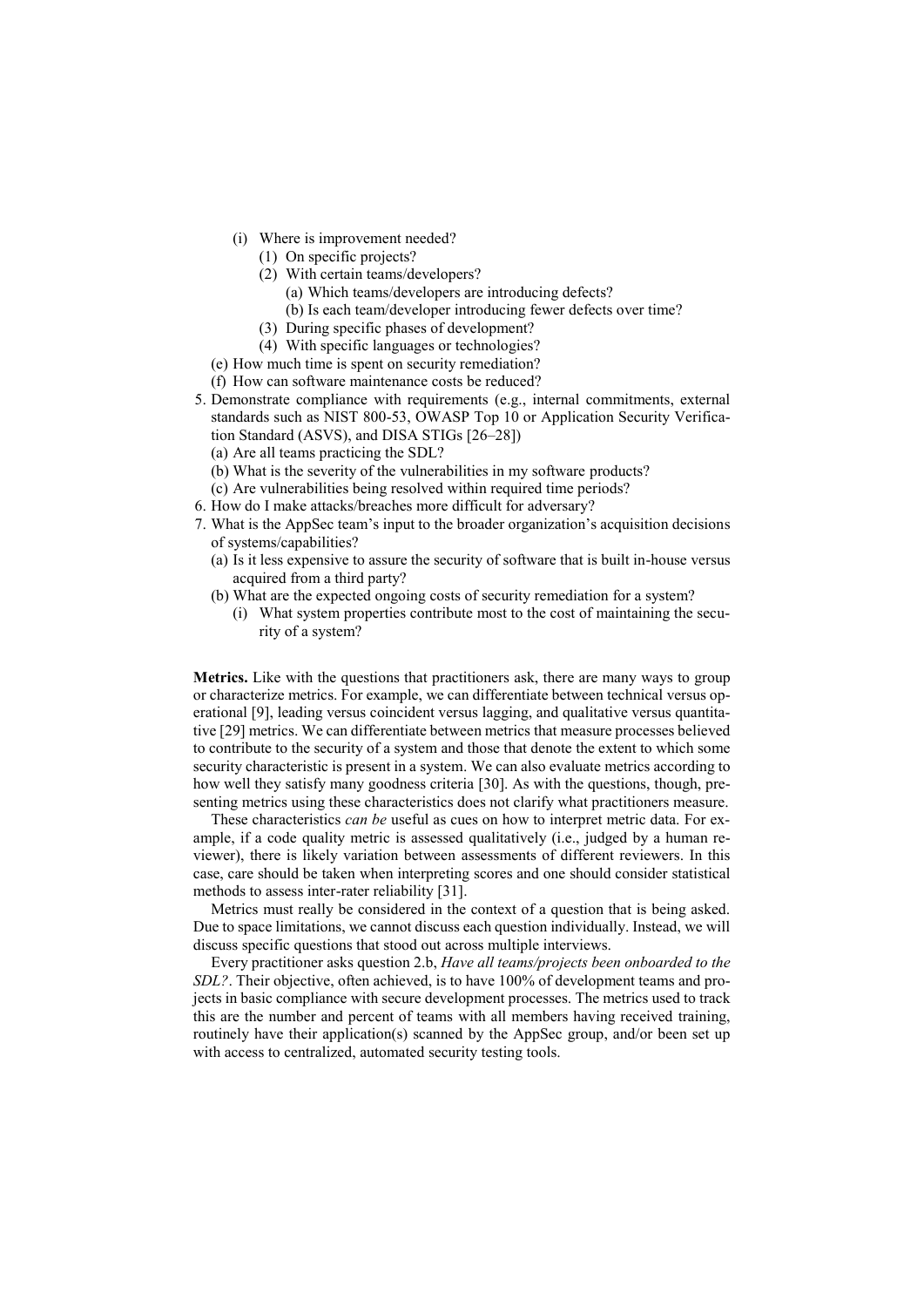After this basic team coverage is achieved, several practitioners noted shifting their attention to question 2.c, tracking the degree to which development teams apply security tools and thinking to their projects. One practitioner assesses this using question 2.c.i.2 *Are teams consulting with AppSec analysts?*. This practitioner looks at the number of weeks since a team last posed a question to an AppSec analyst and proactively reaches out to teams beyond 4-8 weeks. Other practitioners monitor 2.c.i.3 with the number and frequency of scans run with security testing tools. Another practitioner monitors 2.c per project using the presence of a documented threat model.

For questions 3 and 3.b, *What does good performance look like (i.e. benchmark)?* and *Is risk decreasing?*, every practitioner is interested in the number of defects detected by the various forms of application security testing. Detected defects are the most readily available data to practitioners. These data are used to answer multiple questions, including comparing projects and approximating the security risk in applications.

Because the number of defects increases with the number of lines of code, equation 1 shows how some practitioners normalize defect count to lines of code to support comparing projects. Source lines of code usually doesn't include comments nor whitespace.

$$
defect density = defect count \div source lines of code . \tag{1}
$$

Also, defects are commonly filtered to include only those with the highest severity, as determined by automated security testing tools; most practitioners reported using only "critical" or "high" or "CAT 1" and "CAT 2" severity defects.

Finally, one of the key findings from our study is that practitioners want to measure AppSec risk, but there is no good way of doing so. Two areas that were very challenging for practitioners are assessing risk and communicating with management. These two challenges are likely related: risk is one of management's key areas of concern [32, 33] and risk is fiendishly difficult to assess.

Risk is the potential of gaining or losing something of value. Convention in the information security domain, however, is to use the word to mean potential losses. A risk is fundamentally about an uncertain event; a risk has two components: 1) an event with an expected probability, or likelihood, and 2) an outcome with a cost, or severity. The expected value of a loss associated with a risk is the cost of the event's outcome multiplied by the probability of that event [34–36].

Risk is said to be increased by:

- 1. Increasing the probability of the event (aka threat)
- 2. Increasing the probability of the event's success
	- (a) Via properties of the attack
	- (b) Via properties of the vulnerability
- 3. Increasing the cost/severity of the outcome

An example of a risk is that a cyber-criminal could exploit a command injection vulnerability on an Internet-facing service to open a remote shell through which they gain access to the internal network and exploit a SQL injection vulnerability on an internal web service and gain access to customer Social Security numbers. In this example, the event is a chained attack via vulnerabilities in two applications and the outcome is the unauthorized disclosure of customer personally identifiable information (PII).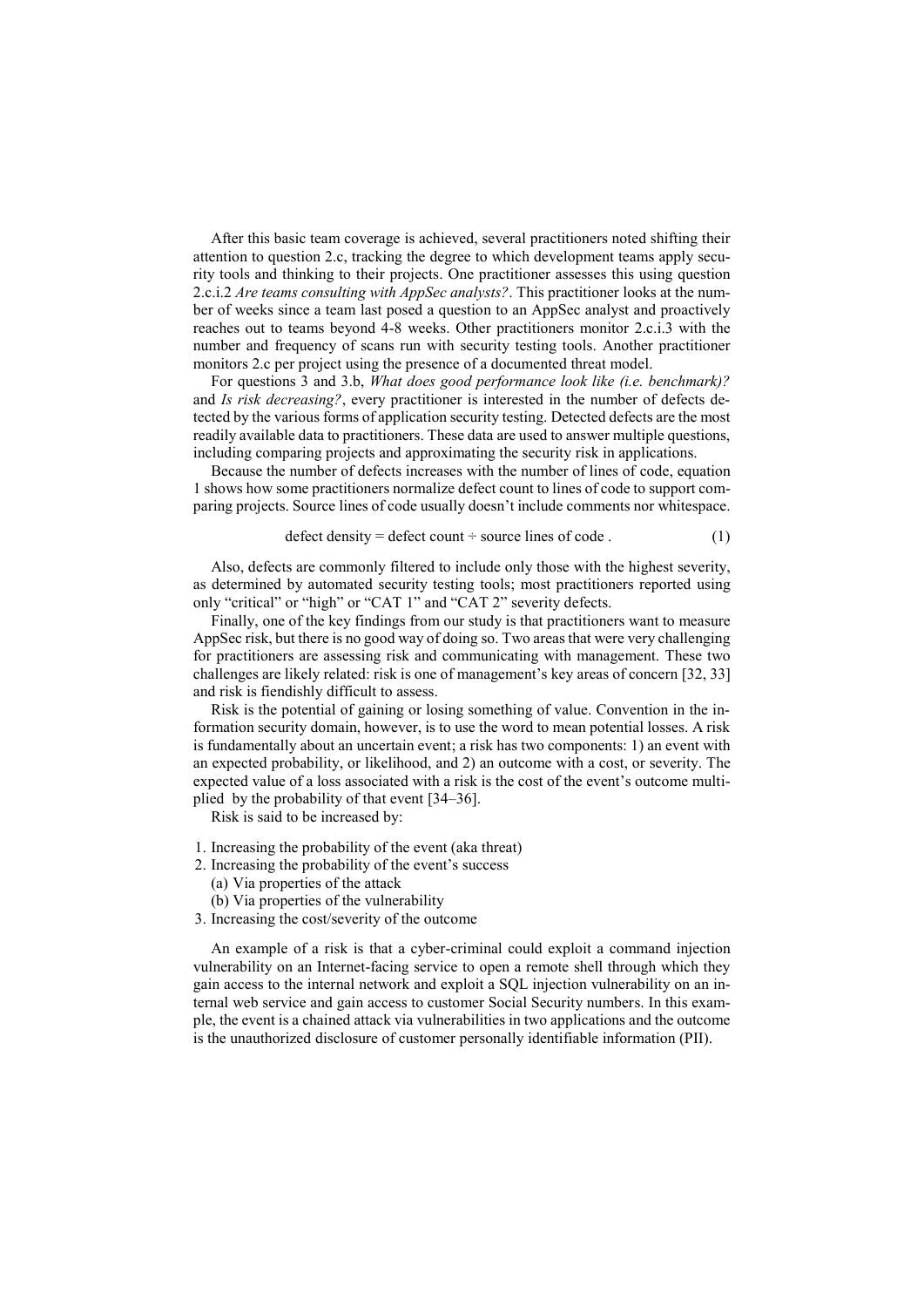Research in optimal information security investment strategy uncovered many practically infeasible ways to estimate the expected loss of risk. There is insufficient data to estimate the probability of most events [19, 30, 37–39], the complexity and information requirements of modeling system structures are very high [38], and the scope of outcome cost estimates (including things like liability, embarrassment, market-share and productivity losses, extortion and remediation costs [37]) is daunting.

We observed several organizations that make do with manual estimations of risk. One organization uses custom forms in the Atlassian JIRA issue tracker that prompts analysts to assign 8 probability factors that model threat and vulnerability and 6 outcome cost factors that model the financial and operational effects per defect finding. Another organization avoids the difficulty of estimating expected loss by substituting the amount that they would pay out if the bug was discovered in their bounty program. To capture the risk associated with chained attacks that move between different microservices, they developed a system that records trust relationships between services and can report manually-generated threat-risks that are "inherited" from other services [40].

**Tools.** We found a range of systems for measuring and tracking information to assess the effectiveness of AppSec programs. These systems included ad-hoc personal observations, manually-maintained spreadsheets, use of reporting features in commercial software security tools, basic in-house solutions (e.g., a relational database sometimes with a Web interface), and elaborate in-house solutions (e.g., multiple systems and databases, automated extract transform and load (ETL) jobs, one or more data warehouses, and sometimes third-party governance risk and compliance (GRC) software).

No one measurement and tracking system dominated observed usage. Even within a single organization, multiple solutions are often used to measure and track different metrics. All organizations relied heavily on commercial application security testing tools as the primary source of application vulnerability data, but most augmented these data with results from manual code reviews and manual penetration testing. All organizations correlated and normalized this raw testing data using a vulnerability management system (often Code Dx) to facilitate interpretation and triage of testing findings.

**Acknowledgements.** This work was made possible by Secure Decisions, the Department of Homeland Security, and AppSec practitioners, many introduced to us by Code Dx, Inc. We would sincerely like to thank these practitioners for their time and candidness during the interviews; this work would have not been possible without their participation.

This material is based on research sponsored by the Department of Homeland Security (DHS) Science and Technology Directorate, Cyber Security Division (DHS S&T/CSD) via contract number HHSP233201600058C. The views and conclusions contained herein are those of the authors and should not be interpreted as necessarily representing the official policies or endorsements, either expressed or implied, of the Department of Homeland Security.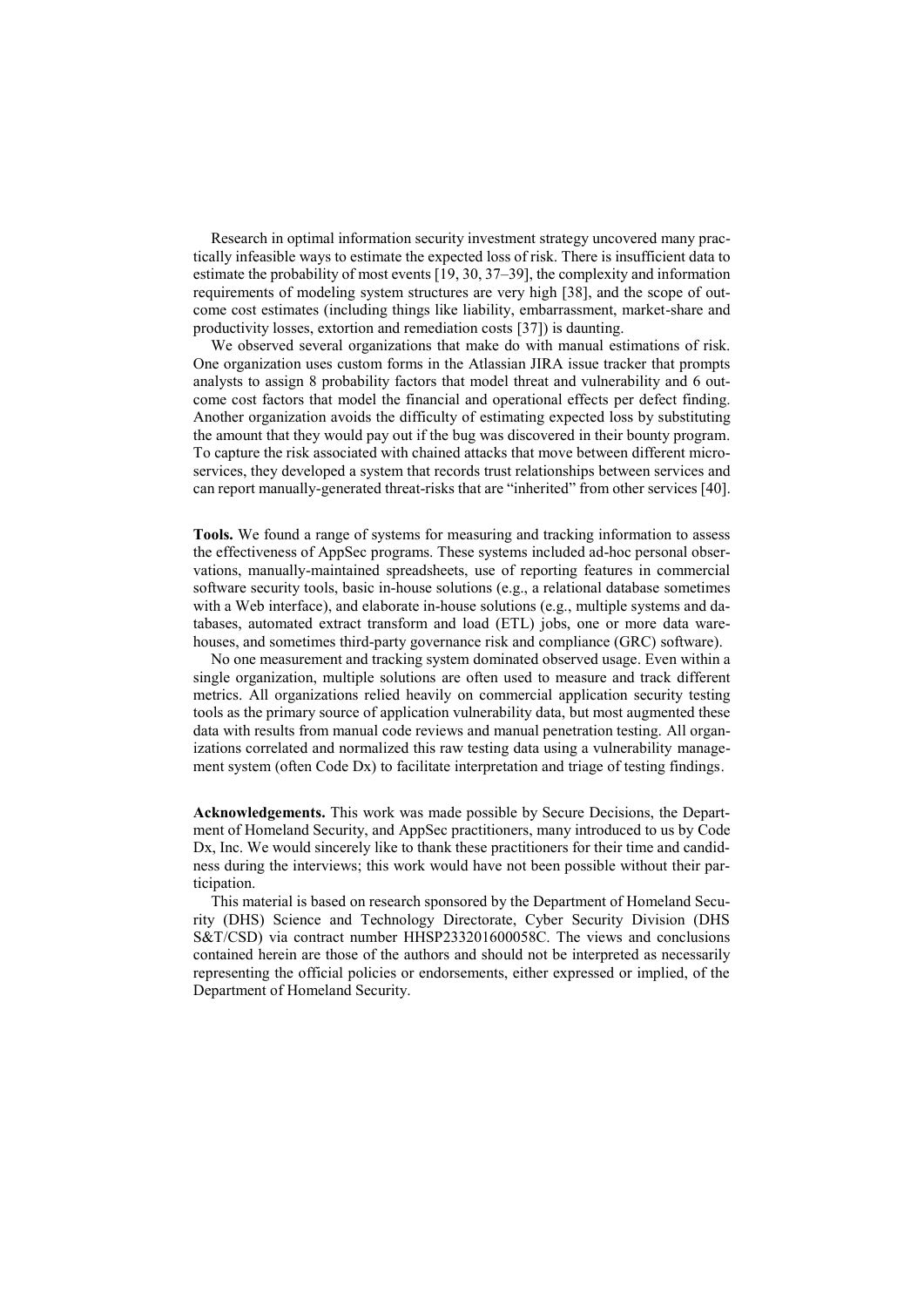## **4 References**

- 1. Davis, N.: Developing Secure Software. New York's Software & Systems Process Improvement Network. , New York, NY (2004).
- 2. 2016 Data Breach Investigations Report. Verizon Enterprise.
- 3. CISO AppSec Guide: Application Security Program OWASP, https://www.owasp.org/in-
- dex.php/CISO\_AppSec\_Guide:\_Application\_Security\_Program. 4. About the Building Security In Maturity Model, https://www.bsimm.com/about.html.
- 5. OpenSAMM, http://www.opensamm.org/.
- 6. Framework for Improving Critical Infrastructure Cybersecurity, https://www.nist.gov/sites/default/files/documents/cyberframework/cybersecurity-framework-021214.pdf, (2014).
- 7. McGraw, G., Migues, S., West, J.: BSIMM8, https://www.bsimm.com/download.html, (2017).
- 8. Payne, S.: A Guide to Security Metrics, https://www.sans.org/readingroom/whitepapers/auditing/guide-security-metrics-55, (2006).
- 9. Sanders, B.: Security metrics: state of the Art and challenges. Inf. Trust Inst. Univ. Ill. (2009).
- 10. Miles, J., Gilbert, P.: A Handbook of Research Methods for Clinical and Health Psychology. Oxford University Press (2005).
- 11. Application software, https://en.wikipedia.org/w/index.php?title=Application\_software&oldid=826560991, (2018).
- 12. Steiner, G.A.: Strategic Planning. Simon and Schuster (2010).
- 13. JP 5-0, Joint Planning, http://www.jcs.mil/Doctrine/Joint-Doctrine-Pubs/5-0-Planning-Series/, (2017).
- 14. Douglas, M.: Strategy and tactics are treated like champagne and two-buck-chuck, https://prestonwillisblog.wordpress.com/2015/05/15/strategy-and-tactics-aretreated-like-champagne-and-two-buck-chuck/, (2015).
- 15. Marrinan, J.: What's the difference between a goal, objective, strategy, and tactic?, http://www.commonbusiness.info/2014/09/whats-the-difference-between-a-goalobjective-strategy-and-tactic/, (2014).
- 16. Basili, V.R., Caldiera, G., Rombach, H.D.: The goal question metric approach. Encycl. Softw. Eng. 2, 528–532 (1994).
- 17. ISO/IEC/IEEE 24765:2010(E) Systems and software engineering Vocabulary, https://www.iso.org/standard/50518.html, (2010).
- 18. Allen, J.: How Much Security is Enough, https://resources.sei.cmu.edu/asset\_files/WhitePaper/2013\_019\_001\_295906.pdf, (2009).
- 19. Young, B.: Measuring Software Security: Defining Security Metrics. (2015).
- 20. Crouhy, M., Galai, D., Mark, R.: The Essentials of Risk Management. McGraw-Hill, New York (2005).
- 21. Krebs, B.: What's Your Security Maturity Level?, https://krebsonsecurity.com/2015/04/whats-your-security-maturity-level/, (2015).
- 22. Richardson, J., Bartol, N., Moss, M.: ISO/IEC 21827 Systems Security Engineering Capability Maturity Model (SSE-CMM) A Process Driven Framework for Assurance.